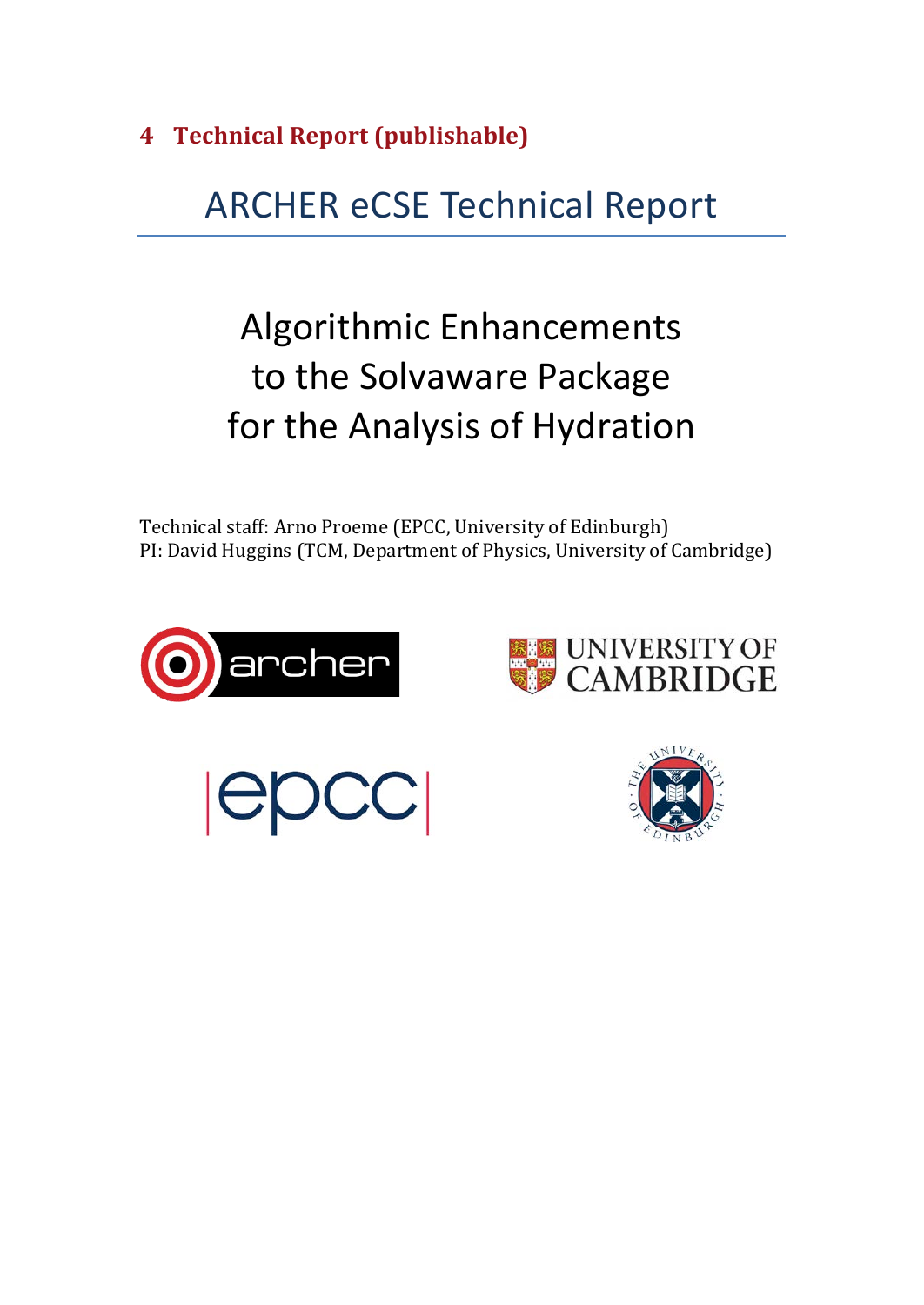# **4.1 Acknowledgement**

This work was funded under the embedded CSE programme of the ARCHER UK National Supercomputing Service (http://www.archer.ac.uk)

# **4.2 Abstract**

This report details the work undertaken as part of ARCHER eCSE project 03-03 to port, optimise, and enhance the Solvaware software package for the analysis of solvation (hydration) in biomolecular systems. Each planned work package is reported against and results as well as a technical discussion are presented.

# **4.3 Introduction**

Solvaware consists of a suite of tools in the form of Perl scripts and  $C_{++}$  code that taken together largely automate a workflow enabling users to generate molecular dynamics (MD) trajectories and analyse these using a novel implementation of an algorithm based on the statistical mechanical method of inhomogeneous fluid solvation theory (IFST). This is a transformative technique in structure-based drug design, as it allows users to model and understand the thermodynamics of individual water molecules around biomolecules.

The first stage of the workflow is to prepare the input structure and generate MD trajectories using the popular third-party high-performance  $MD$  package  $NAMD<sup>1</sup>$ . The flow diagram in Figure 1 illustrates the workflow.

Each of the steps in this stage is run in sequence and controlled by a Perl script. Each Perl script reads a Solvaware configuration file, which contains approximately 50 options. The last two steps run simulations using NAMD whereas the first two steps run utilities written in  $C_{++}$  that are part of Solvaware, as well as one external dependency, namely the freely available Solvate utility<sup>2</sup>.

Steps 1-2 are very quick, taking on the order of a minute to complete in serial on modern processor architectures. Depending on the system being studied and the computational resources allocated, step 3 (equilibration) takes on the order of 3 hours to complete, and step 4 (production dynamics run) takes on the order of 24 hours. In terms of storage, step 4 produces a NAMD output trajectory in the DCD binary file format that is 3GB-10GB, again depending on the size of the system.

 

<sup>1</sup> http://www.ks.uiuc.edu/Research/namd/

<sup>2</sup> http://www.mpibpc.mpg.de/grubmueller/solvate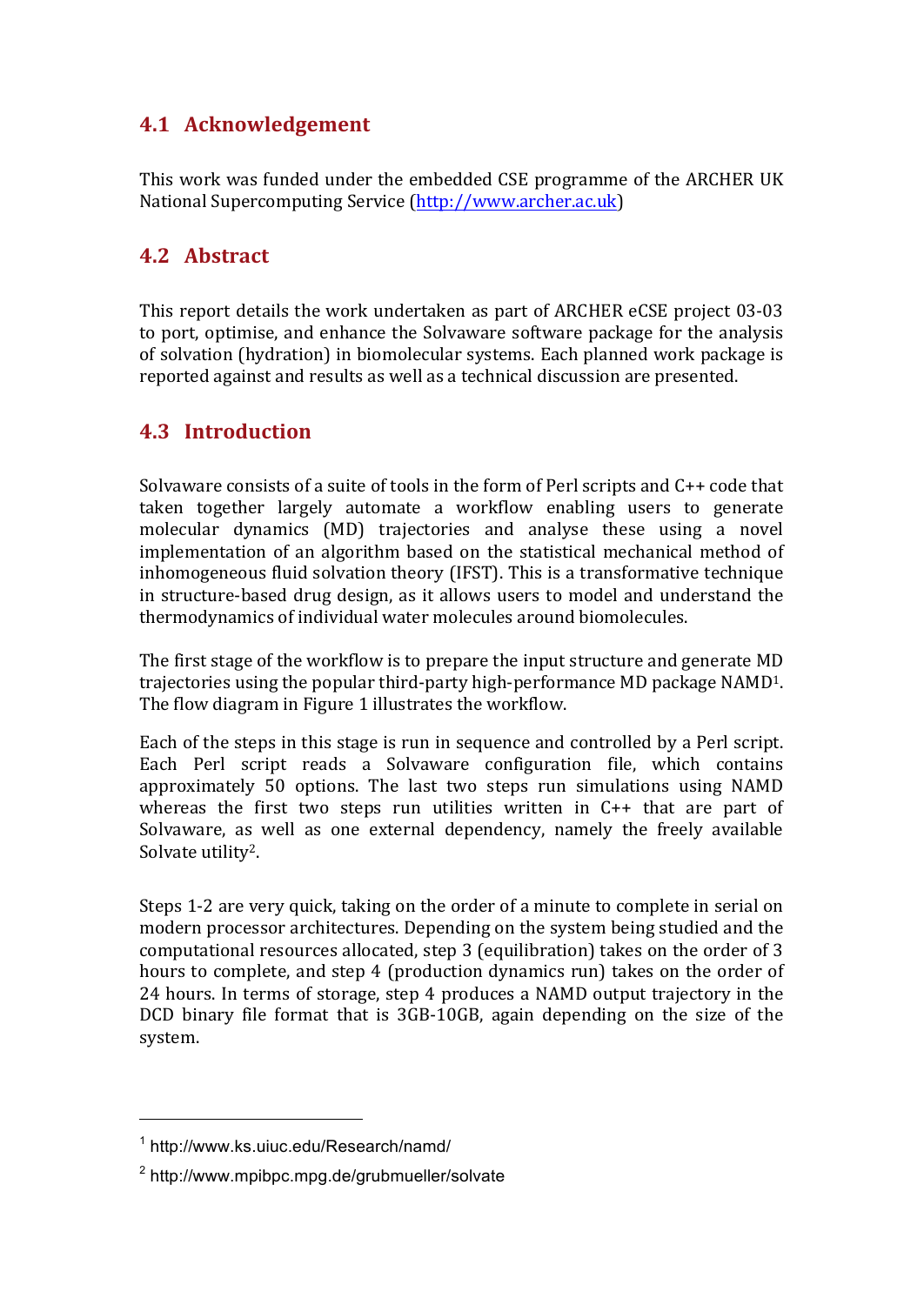

Figure 1 - Flow diagram illustrating the workflow.

The latter stages of the Solvaware workflow involve the IFST analysis, which is implemented in  $C_{++}$ . This amounts to calculating the mean enthalpy and performing a k-nearest neighbour (KNN) search in 3 dimensions on snapshots from the MD trajectory to calculate the mean entropy. This allows the solvation (hydration) free energy for the solute to be computed, which can give novel insight into intermolecular interactions.

# **4.4 Project Work Packages**

## WP1 Develop a Solvaware package on ARCHER

An improved Solvaware package containing the enhancements implemented across all work packages has been made centrally available on ARCHER. In this section we describe the enhancements that were made specifically to facilitate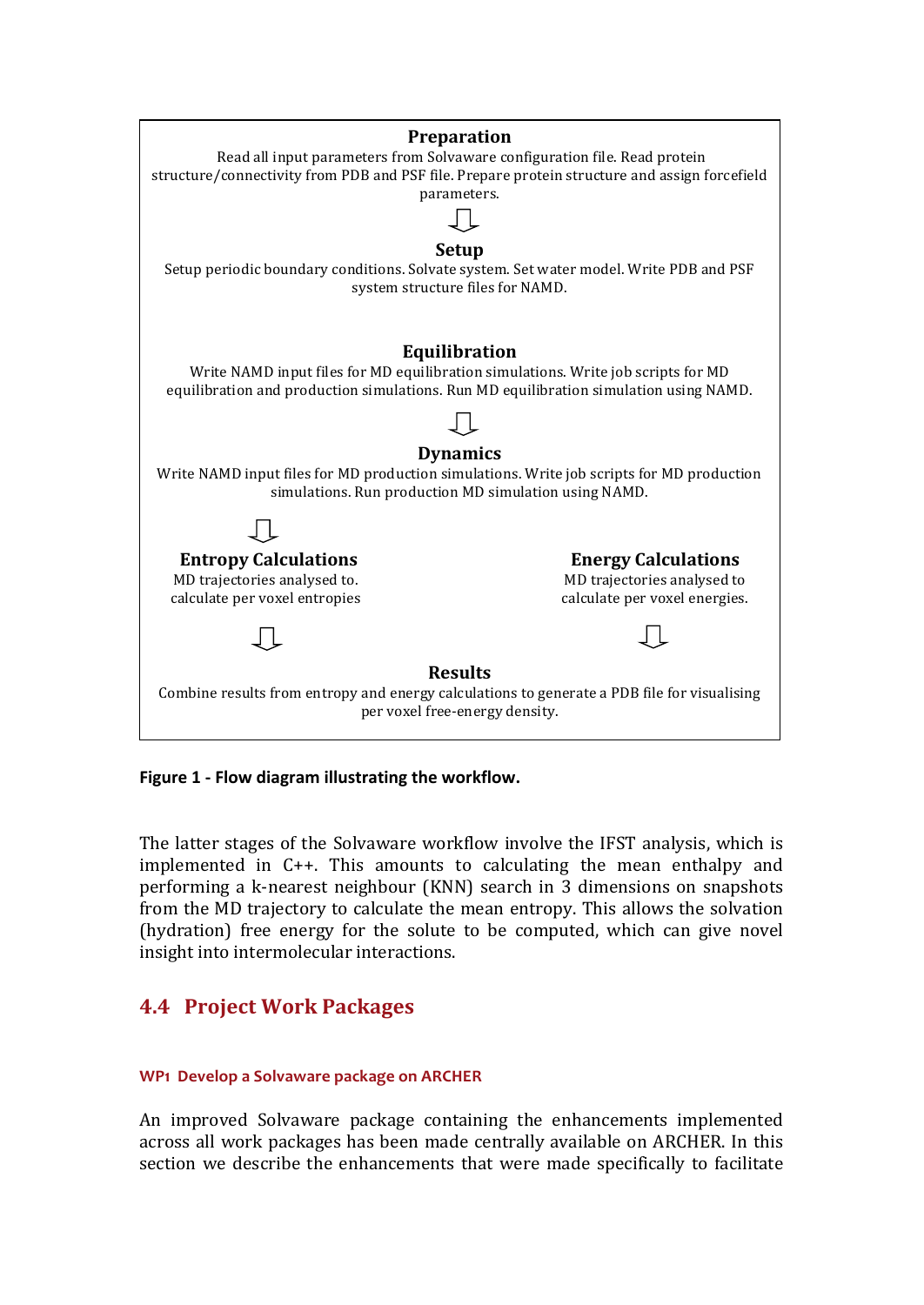the creation, adoption, and efficient usage of this package by ARCHER users as well as its potential deployment and use on other, similar systems.

As part of the process of porting Solvaware to ARCHER existing Perl scripts were generalised away from close integration with the University of Cambridge's Darwin machine on which they had thus far been used by removing explicit executable paths and options specific to this machine. Scripts were modified to read machine-specific options specified at package installation time or at run time, as appropriate, as well as settings supplied by the environment module system that is generically used to load and modify user environments  $-$  including executable paths – on high-performance computing systems. Scripts were modified to read some of the run-time options from a configuration file that users are already expected to modify to set up their problem for Solvaware to solve, thereby enhancing transparency and ease of use. Efficient machine-specific installation and runtime defaults for ARCHER and Darwin were included.

Single-node and multi-node NAMD benchmarking was performed in order to determine optimal use of ARCHER for typical biomolecular systems simulated with NAMD in order to be analysed by Solvaware – see figures 2 and 3.



Figure 2 – single-node NAMD benchmark of cb7amo test case on ARCHER. Best time is 96 seconds using 48 tasks (hyperthreading enabled). Best time without hyperthreading enabled is 124 seconds for 24 tasks.

As shown in figure 2, benchmarking revealed that for systems typically explored using Solvaware a performance gain of 20-30% during the time-consuming MD simulation stage can be achieved by enabling Intel hyperthreads. This was included in the default job script for NAMD generated by Solvaware, thus ensuring efficient use of ARCHER by users of Solvaware.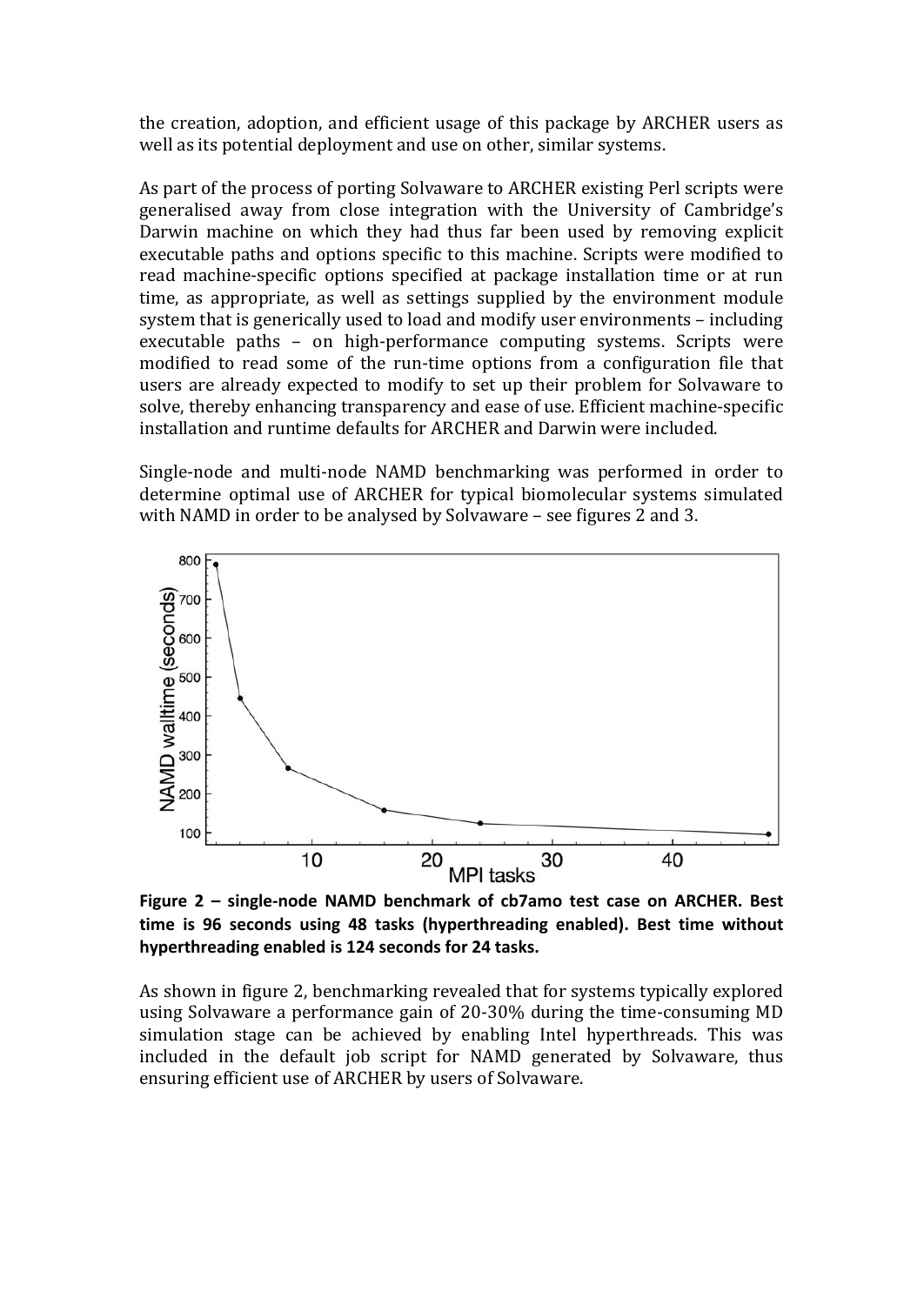

Figure 3 – multi-node NAMD benchmark of cb7amo test case on ARCHER. Parallel efficiency drops to ~50% from 6 nodes onwards.

Also included in the package repository are an installation script, and an environment module file that serves as a template for deployment on other machines. 

Some scripts and utilities were rewritten to make the workflow more seamless especially for non-expert users, requiring less knowledge and intervention and providing more informative feedback during each step.

Identical code duplicated across Perl scripts was refactored into a shared library, thereby facilitating future development work.

Finally, documentation in the form of a user manual explaining how to use the package and detailing the meaning and relevance of available options was produced and made available on the ARCHER website.

#### **WP2 Improve Efficiency of k-Nearest Neighbours Algorithm**

The molecular dynamics simulation performed in the first stage of the Solvaware workflow produces a trajectory for all the atoms in the system, i.e. both those that make up a biomolecule of interest, typically a protein, as well as atoms that make up the solvent molecules, typically water, surrounding the biomolecule. This is stored in a DCD format binary file as a series of snapshots, or frames, each of which contains the positions of all atoms at one instant of the simulation.

A key part in the second stage of the Solvaware workflow is the determination by a k-nearest neighbours (KNN) algorithm of the k water molecules closest, under an appropriate distance metric and across all frames, to a given water molecule. Computing this for all water molecules allows the IFST algorithm to compute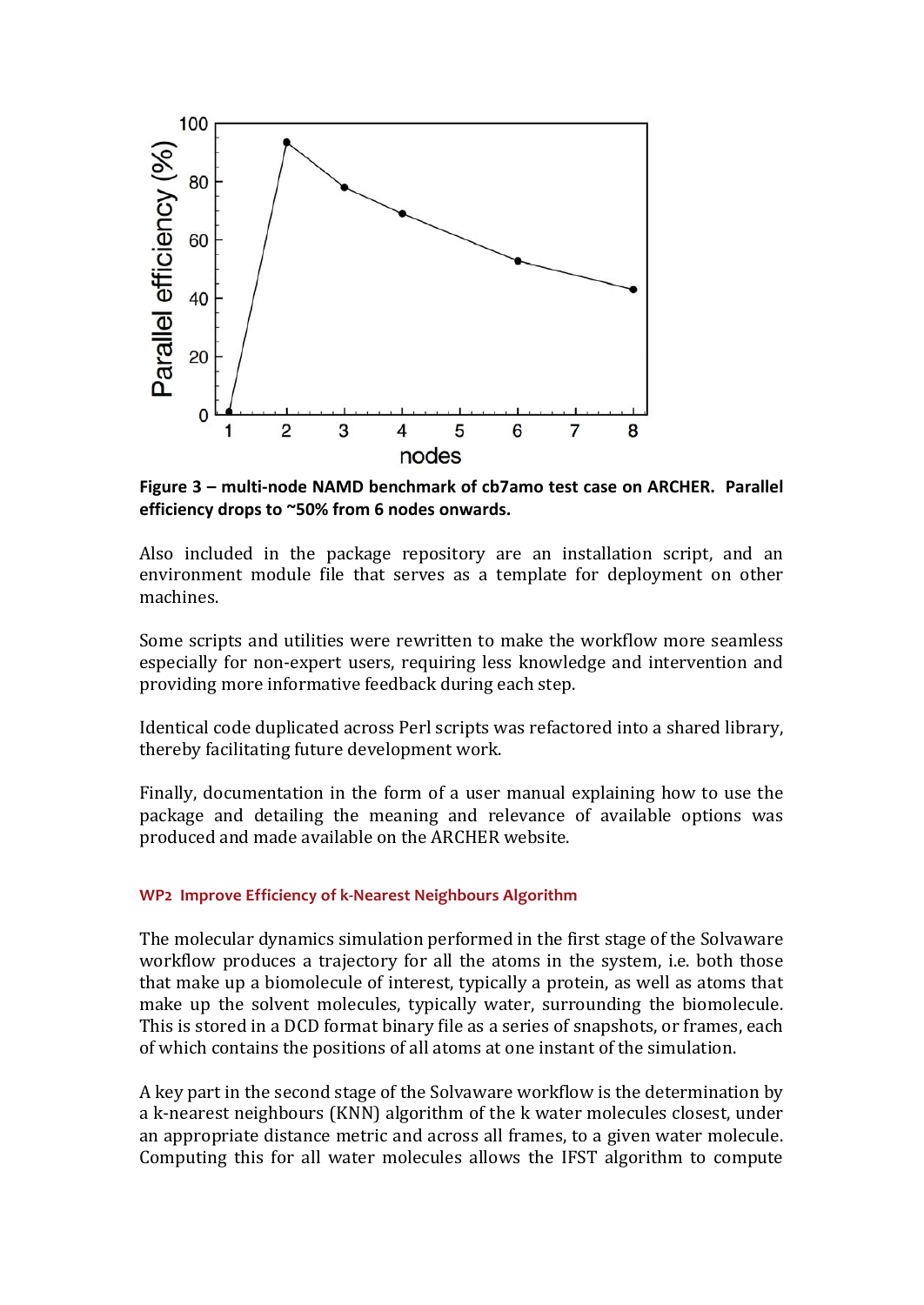entropies and hence, in combination with a computation of the energies, the solvation (hydration) free energy.

## **Grid-based restructuring and nearest-voxels approximation**

Prior to this eCSE project the KNN algorithm in the existing serial  $C_{++}$  code made a costly all-to-all comparison: for F frames chosen from the trajectory and W water molecules present in the system, and defining  $n = WF$ , the algorithm performed  $O(n^2)$  distance metric evaluations. This naïve algorithm was problematic as computation of hydration energy for large systems or with high accuracy (many frames) was too costly.

To improve the efficiency of the KNN algorithm, it was restructured by introducing a three-dimensional spatial grid consisting of voxels, with one voxel associated to each point on the grid. This grid was first implemented as a threedimensional STL vector whose components are instances of a newly-defined Voxel class:

vector<vector<vector<Voxel> > > allvoxels

Each Voxel in turn stores a vector of newly-defined Water objects:

vector<Water> waterposes\_

Finally each Water contains 11 doubles that store the position of a water molecule and its orientation in a quaternion representation, as well as an integer that stores the frame in which this water molecule was encountered in the DCD file. Before the KNN algorithm executes, the desired trajectory data is read from the DCD file and all water molecules stored in voxels according to their spatial location. The size of the grid is determined by the size of the cell used during the MD simulations, which is identical throughout the workflow and specified in a configuration file.

This restructuring allowed an extremely fruitful approximation to be made to the KNN algorithm, namely to restrict the KNN search to only consider water molecules located in voxels that surround the one containing a given water molecule of interest. The current implementation allows for arbitrarily far away voxels to be considered, down to just immediate neighbouring voxels. For the approximation to remain accurate if one chooses to increase the number of neighbouring waters, k, to be considered it stands to reason that one will need eventually to also extend the voxel search range to include voxels in which these further away neighbouring waters can be found.

The benefits of avoiding  $O(n^2)$  scaling thanks to these enhancements to the code are already apparent at very modest scale. An IFST calculation over a mere 100 frames of a DCD file (which can contain  $O(10^6)$  frames in total) takes roughly 900 seconds using the old all-to-all KNN code compared to less than a second for the restructured grid-based version, where both codes use k=1 (considering nearest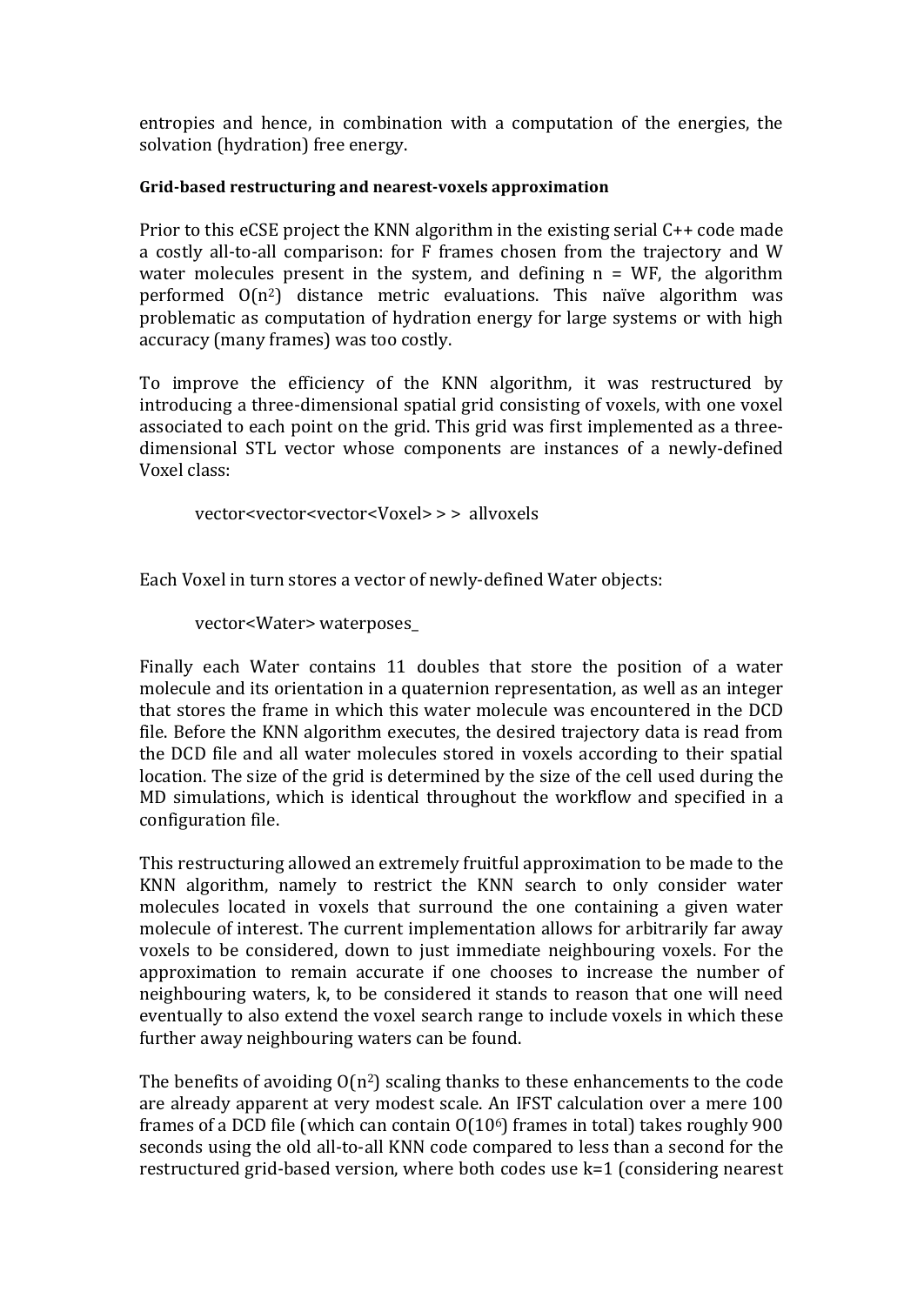water only) and with a restriction to immediate neighbour voxels  $(\pm 1)$  in the x, y, and z directions) only in the grid-based case. The difference in the resulting entropy is less than  $4\%$ .

## **Shared-memory Parallelisation**

This restructured code was however still serial, and could therefore not make efficient use of ARCHER compute nodes. It is in principle possible to modify the code to run concurrent but completely independent instances of the executable in such a way that each instance computes entropy contributions from a subsection of the grid following division of labour through instructions given to it at run time, with the results recomposed afterwards. Indeed this approach was taken to run the old code on the Darwin cluster. However this is not possible on ARCHER as the Application Level Placement Scheduler's aprun command does not allow for the execution of concurrent serial instances of an application on a single node. There was therefore a clear need to consider a parallel programming model such as OpenMP or MPI in order to enable the application to run at all efficiently on ARCHER. Moreover, introducing a parallel programming model into the code allows for much more flexibility than a static decomposition, with potential for load balancing, tuning of parallelism, and extension of the code beyond what can be dealt with through a simple static decomposition.

Although the initial project proposal set out the intention to introduce a distributed-memory parallelisation using MPI, it was decided to proceed instead with a shared-memory parallelisation of the grid-structured code using OpenMP, for a number of reasons:

(a) OpenMP was considered easier and quicker to implement incrementally as fewer modifications need to be made to the code and no thought needs to be given about how to decompose the problem and distribute the DCD data as would be needed in a distributed-memory approach. It is arguably also easier to debug, and provides a number of possible ways to tune parallel performance either through environment settings at runtime (e.g. loop scheduling) or by minor modifications to directives.

(b) For the foreseeable future, and certainly for the near future, the majority of use cases were thought to involve analysis of DCD files that should fit into singlenode memory (64GB to 128GB available on ARCHER) in their entirety.

(c) Memory profiling of a more sophisticated version of the IFST algorithm revealed memory usage to be a bottleneck. Whilst some memory-intensive bookkeeping variables could be eliminated by restructuring the code to use a three-dimensional vector of Voxels as opposed to the current one-dimensional vector of Voxels, it was deemed that one shared-memory instance with N threads would be less likely to hit the single-node memory bottleneck than N distributedmemory instances, which would all likely be duplicating some data.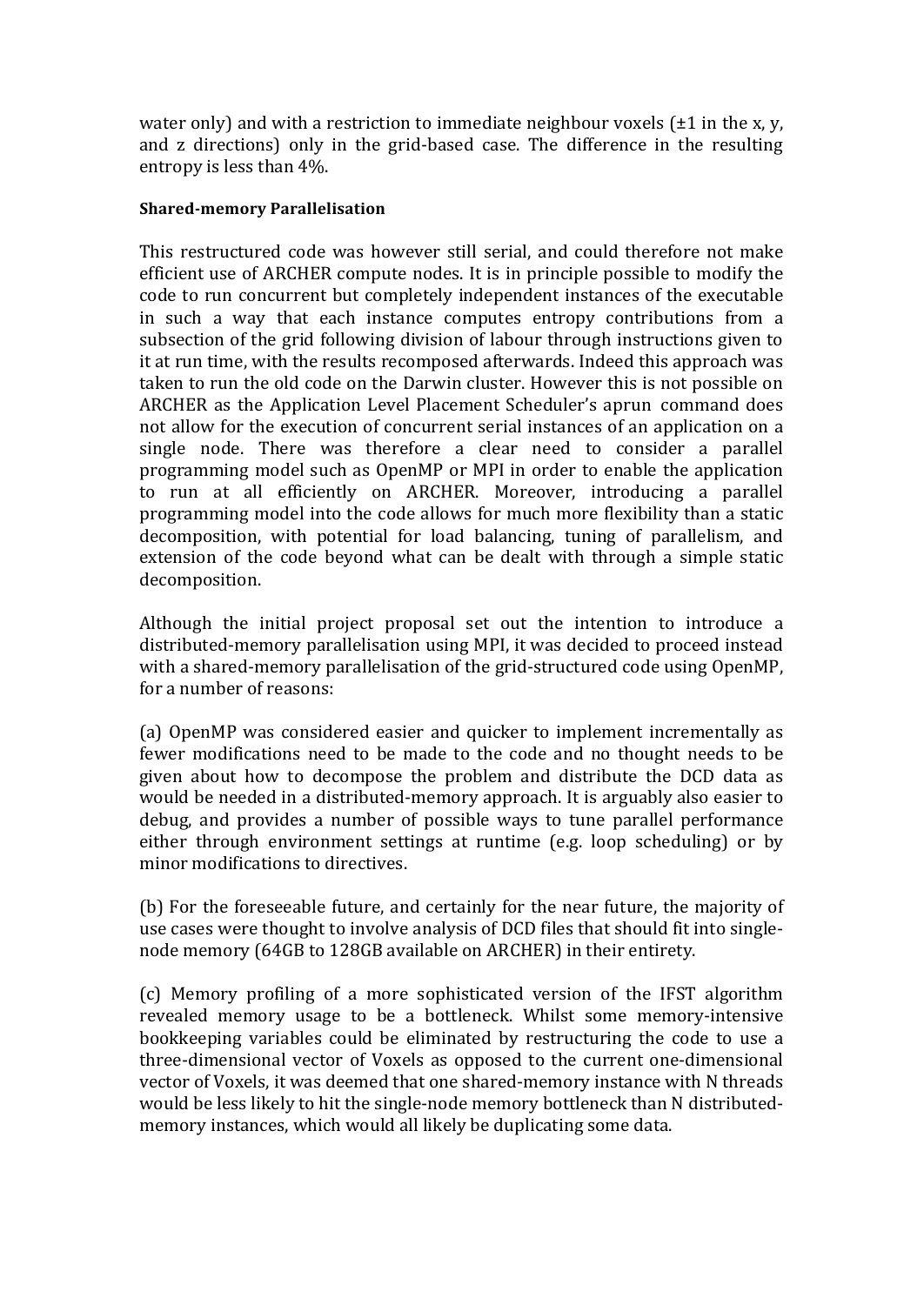(d) It avoids the need to resolve contention issues on reading DCD files, which was originally anticipated to be necessary and planned as Work Package 4.

## **OpenMP** Implementation

.

The computationally intensive section of the restructured serial IFST code executes the KNN algorithm after the DCD file has been read in and its water molecules distributed over the grid's voxels. This section starts with three nested loops over the x, y and z dimensions of the grid, and is therefore naturally parallelised with an **omp for** construct (embedded in an **omp parallel** region):

```
#pragma omp for collapse(3) schedule(runtime)
for (unsigned int xvoxel=0; xvoxel < xvoxels; xvoxel++)
      {
        for(unsigned int yvoxel=0; yvoxel < yvoxels; yvoxel++)
 {
           for(unsigned int zvoxel=0; zvoxel < zvoxels; zvoxel++)
\{.
```
In order to obtain good performance it was found to be essential to use the **collapse** clause to collapse the iterations of all three loops into one larger iteration space of tasks, which are then assigned to available threads in accordance with the specified scheduling policy<sup>3</sup>. This amounts to one thread for each voxel tackling the computation of k nearest neighbours and entropy contributions for waters located in that particular voxel.

The runtime schedule was chosen to allow for easy experimentation with different thread scheduling policies (static, dynamic, guided, or auto) without needing to rebuild the code by setting the environment variable OMP\_SCHEDULE. If OMP\_SCHEDULE is not defined at runtime the default thread scheduling behaviour depends on the compiler. The GNU compiler, typically used to compile Solvaware, defaults to dynamic scheduling with a chunk size of 1 in case OMP\_SCHEDULE is undefined.

In order to avoid a performance penalty due to synchronisation on writes to shared variables, which would need to be protected, the contributions to the system's total entropy as well as to the spatially dependent distributions of entropy and density were written to threadprivate variables inside the parallel loop and manually reduced to the shared variables in a critical region following the parallel loop. Results were verified to be correct.

 

 $3$  OpenMP API, version 4.0 - July 2013 – sections 2.7.1 and 4.1. Available at http://www.openmp.org/mp-documents/OpenMP4.0.0.pdf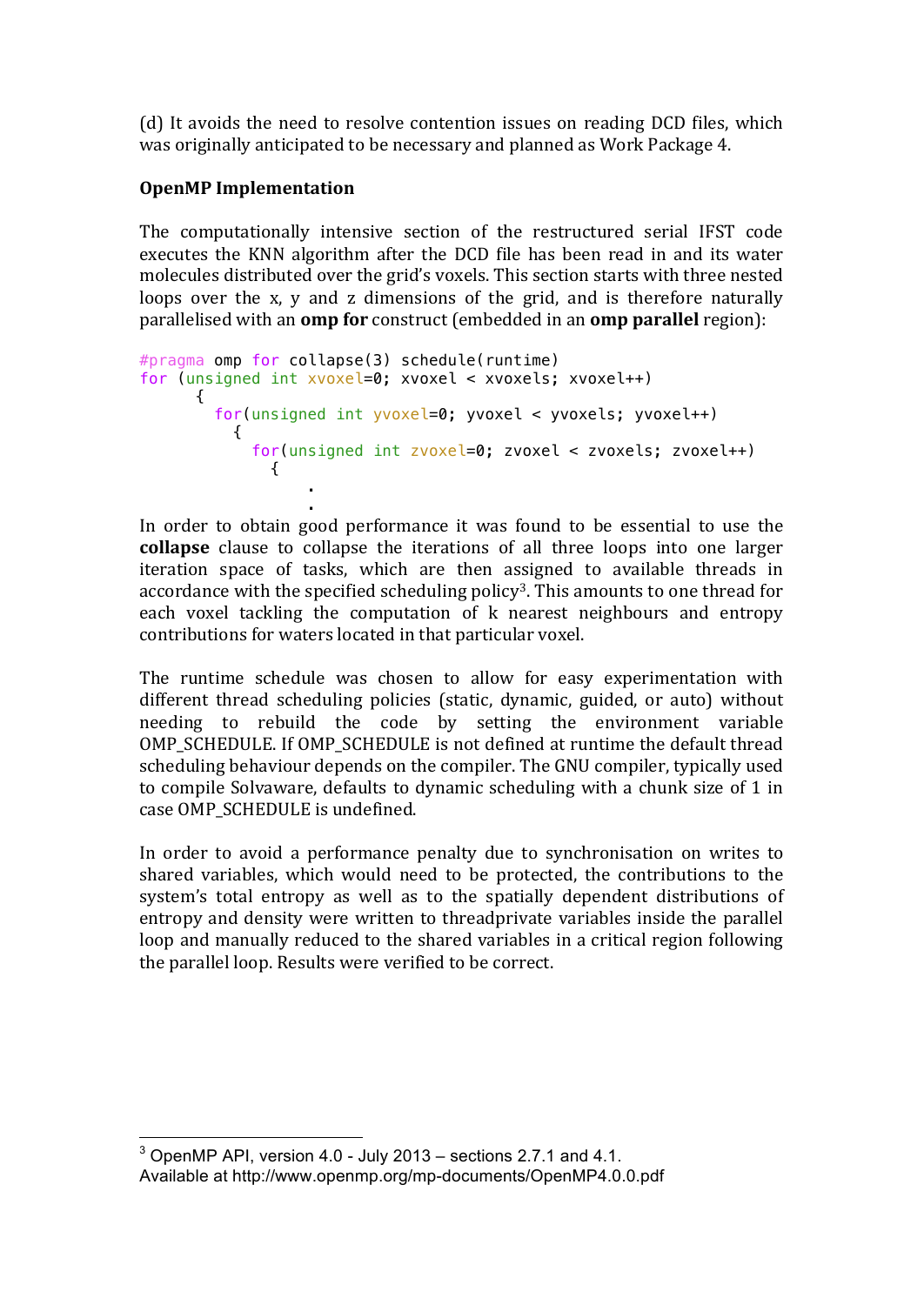

Figure 4 - walltime spent in parallelised IFST calculation for cb7amo benchmark. Analysing 1000 DCD frames, with OMP\_SCHEDULE not set hence corresponding to dynamic thread scheduling with chunksize 1 according to the GCC default.



**Figure 5 - Speedup of parallelised IFST calculation on ARCHER for cb7amo**  benchmark (same data as figure 4).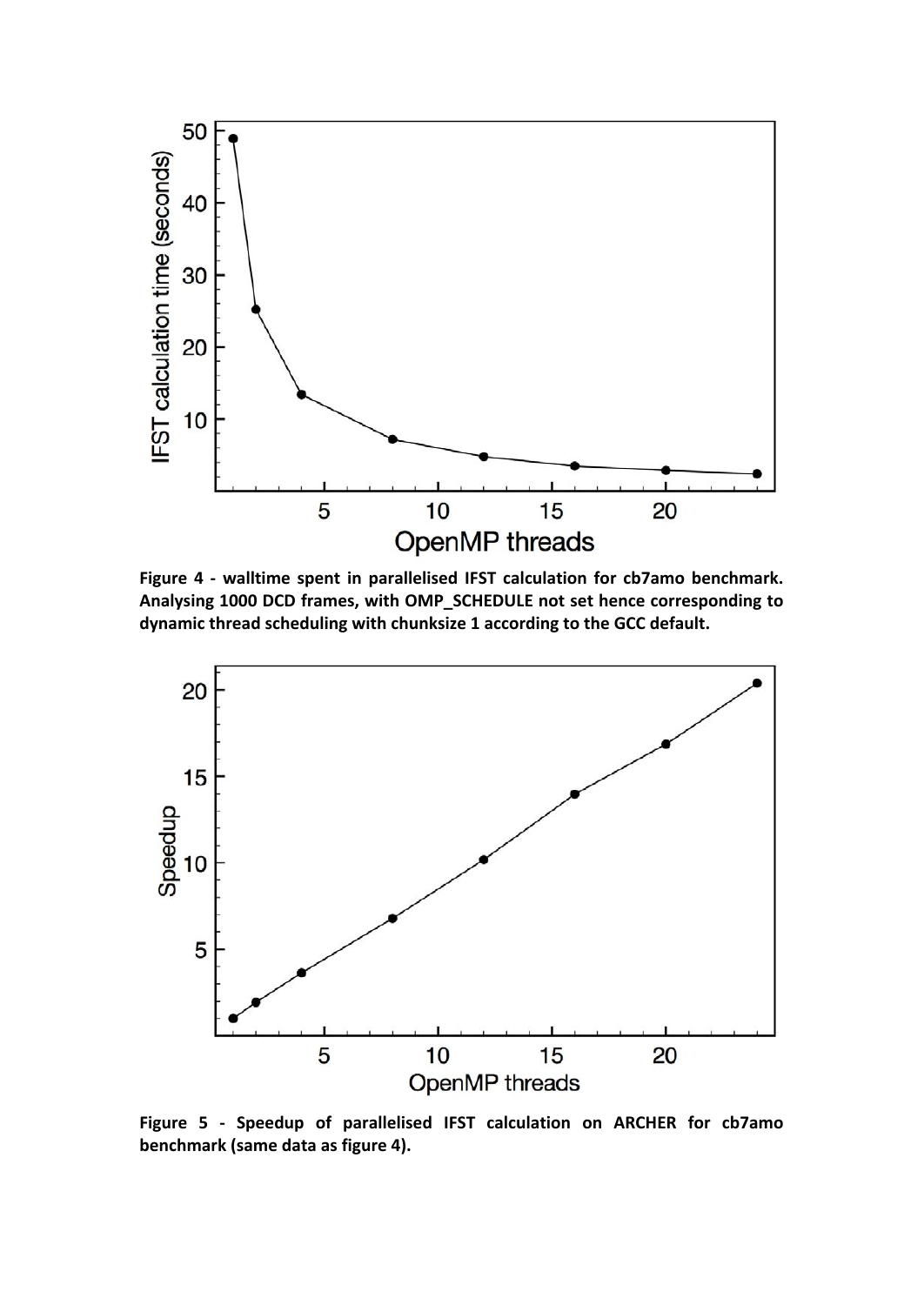To summarise, the KNN algorithm and IFST calculation as a whole have been optimised serially, and parallelised to make efficient use of ARCHER. Timing results for the parallelised IFST calculation show excellent scaling  $-$  see figures  $4$ and  $5$  – with parallel efficiency of 85% at 24 threads.

## **WP3 Implement k-means clustering**

A new utility has been added to the repository called ClusterDensityByKMeans. This utility takes uses the following inputs.

- The system PSF and PDB files generated in stage 2 of the workflow in figure 1
- The DCD file generated in stage 4 of the workflow in figure 1
- A user defined number of frames.
- A user defined hydration site radius
- A user defined region of interest, specified by a point in 3D and a radius

The utility generates a PDB file containing atoms at regions with a high number density of water. The clustering was achieved using a k-means approach. More specifically, the water positions from each frame were overlaid to create a density profile. These points were then clustered using the k-means algorithm, exiting when all water positions were within the user defined hydration site radius from a cluster centre. The resulting PDB can be visualised in VMD or an alternative molecular visualiser.

## **WP4 Optimise I/O of Molecular Dynamics trajectory**

The project proposal for this work package was based on a concern that each instance (e.g. MPI process) of the analysis software reads the same  $3GB-10GB$ NAMD trajectory and that this would cause  $I/O$  file contention issues if they all attempt to read at the same time. Options considered were to stagger the reads, split up the DCD files, or pre-process the trajectories. However as discussed in the section on work package 2, the shared memory approach adopted for the IFST analysis resolves the concern over potential file contention issues.

## **WP5** Extend functionality of Solvaware package

A number of further enhancements were made to the Solvaware package in accordance with the intended goals set out in the project proposal. These include:

- The addition of an additional water model (TIP3P).
- The addition of another forcefield (CHARMM36)
- The facility to perform energy minimisation on the solute in preparation for MD simulation